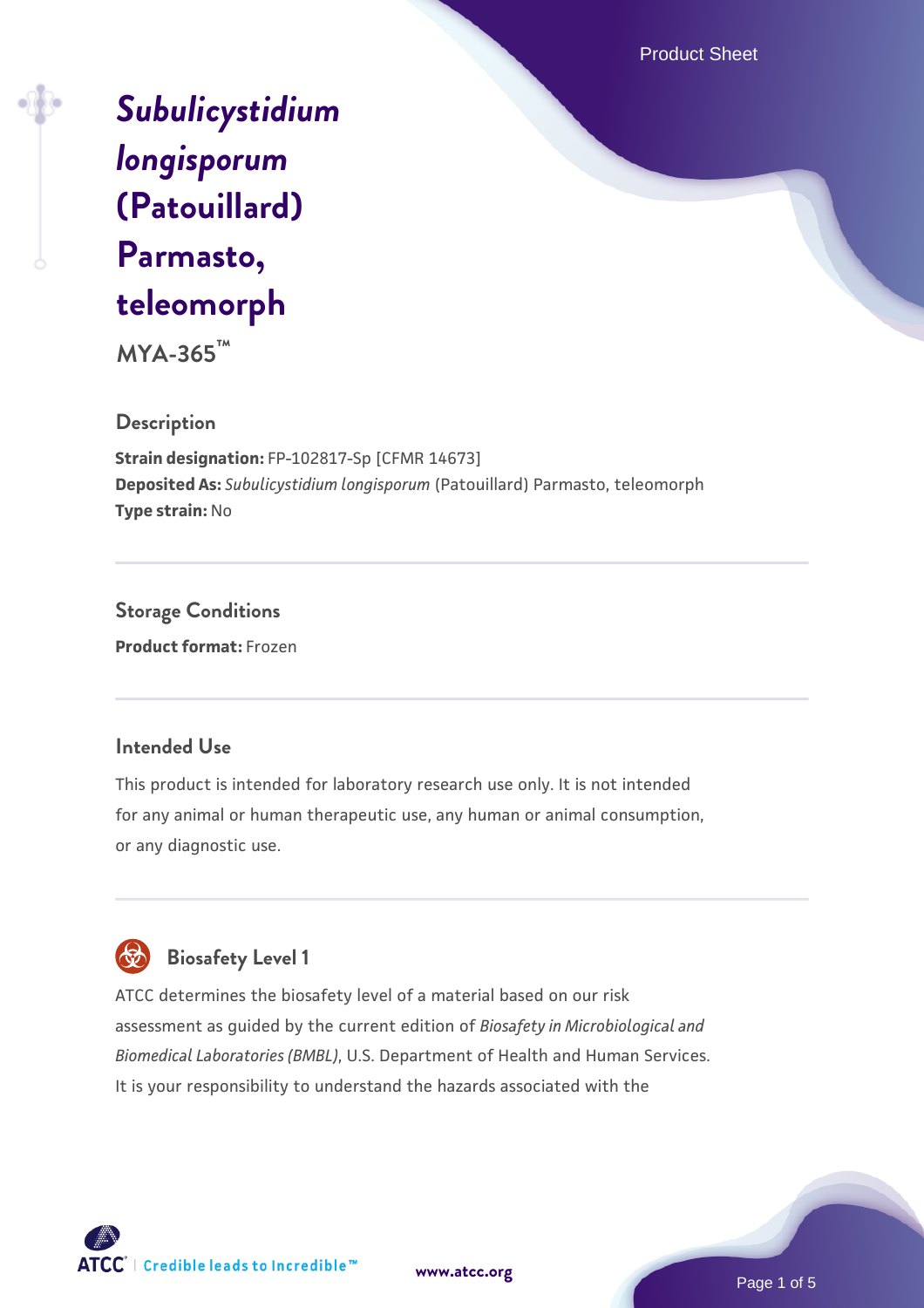#### **MYA-365**

material per your organization's policies and procedures as well as any other applicable regulations as enforced by your local or national agencies.

ATCC highly recommends that appropriate personal protective equipment is always used when handling vials. For cultures that require storage in liquid nitrogen, it is important to note that some vials may leak when submersed in liquid nitrogen and will slowly fill with liquid nitrogen. Upon thawing, the conversion of the liquid nitrogen back to its gas phase may result in the vial exploding or blowing off its cap with dangerous force creating flying debris. Unless necessary, ATCC recommends that these cultures be stored in the vapor phase of liquid nitrogen rather than submersed in liquid nitrogen.

### **Certificate of Analysis**

For batch-specific test results, refer to the applicable certificate of analysis that can be found at www.atcc.org.

### **Growth Conditions**

**Medium:**  [ATCC Medium 336: Potato dextrose agar \(PDA\)](https://www.atcc.org/-/media/product-assets/documents/microbial-media-formulations/3/3/6/atcc-medium-336.pdf?rev=d9160ad44d934cd8b65175461abbf3b9) **Temperature:** 25°C

## **Material Citation**

If use of this material results in a scientific publication, please cite the material in the following manner: *Subulicystidium longisporum* (Patouillard) Parmasto, teleomorph (ATCC MYA-365)



**[www.atcc.org](http://www.atcc.org)**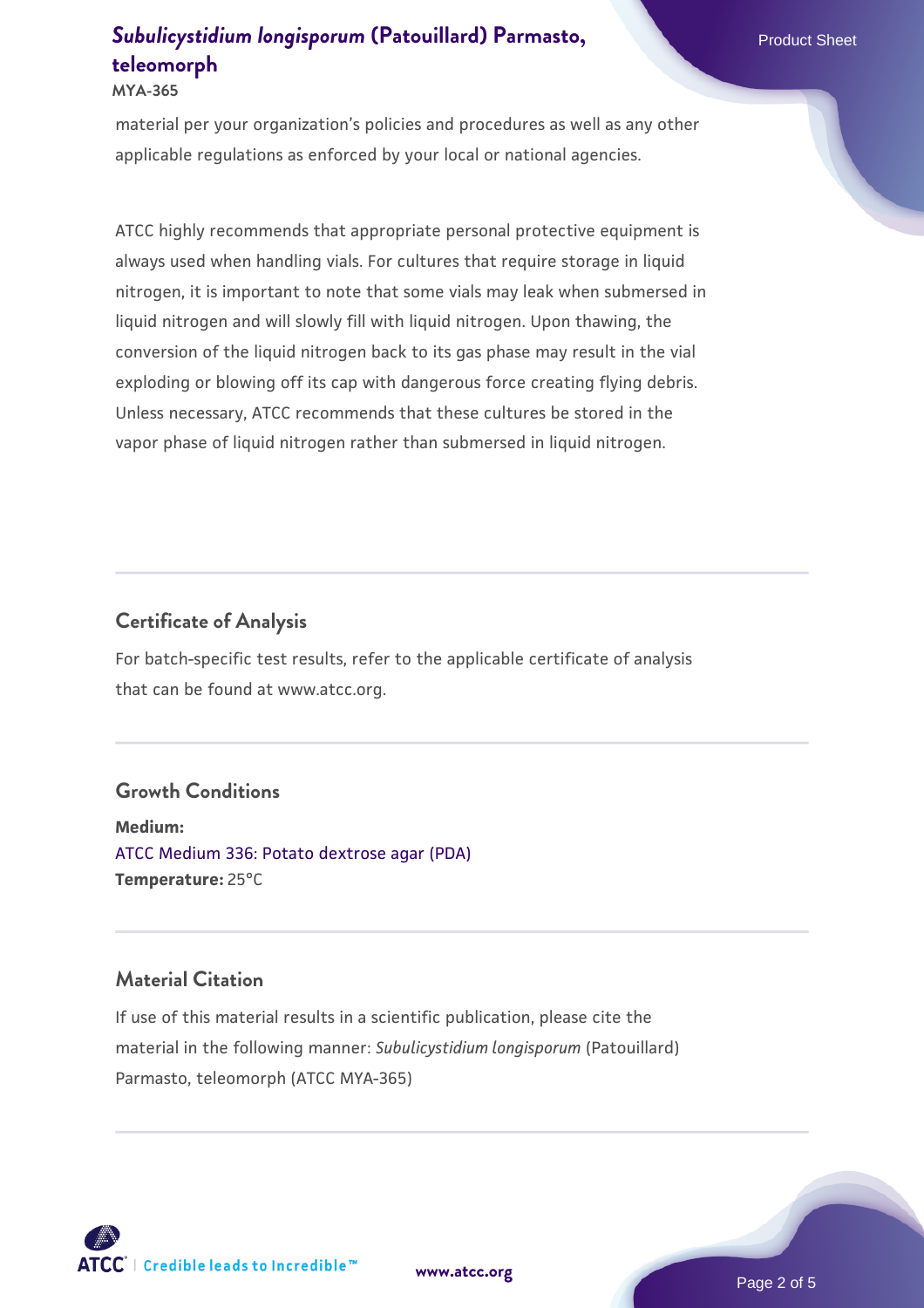**MYA-365**

#### **References**

References and other information relating to this material are available at www.atcc.org.

## **Warranty**

The product is provided 'AS IS' and the viability of ATCC® products is warranted for 30 days from the date of shipment, provided that the customer has stored and handled the product according to the information included on the product information sheet, website, and Certificate of Analysis. For living cultures, ATCC lists the media formulation and reagents that have been found to be effective for the product. While other unspecified media and reagents may also produce satisfactory results, a change in the ATCC and/or depositor-recommended protocols may affect the recovery, growth, and/or function of the product. If an alternative medium formulation or reagent is used, the ATCC warranty for viability is no longer valid. Except as expressly set forth herein, no other warranties of any kind are provided, express or implied, including, but not limited to, any implied warranties of merchantability, fitness for a particular purpose, manufacture according to cGMP standards, typicality, safety, accuracy, and/or noninfringement.

### **Disclaimers**

This product is intended for laboratory research use only. It is not intended for any animal or human therapeutic use, any human or animal consumption, or any diagnostic use. Any proposed commercial use is prohibited without a license from ATCC.

While ATCC uses reasonable efforts to include accurate and up-to-date information on this product sheet, ATCC makes no warranties or representations as to its accuracy. Citations from scientific literature and

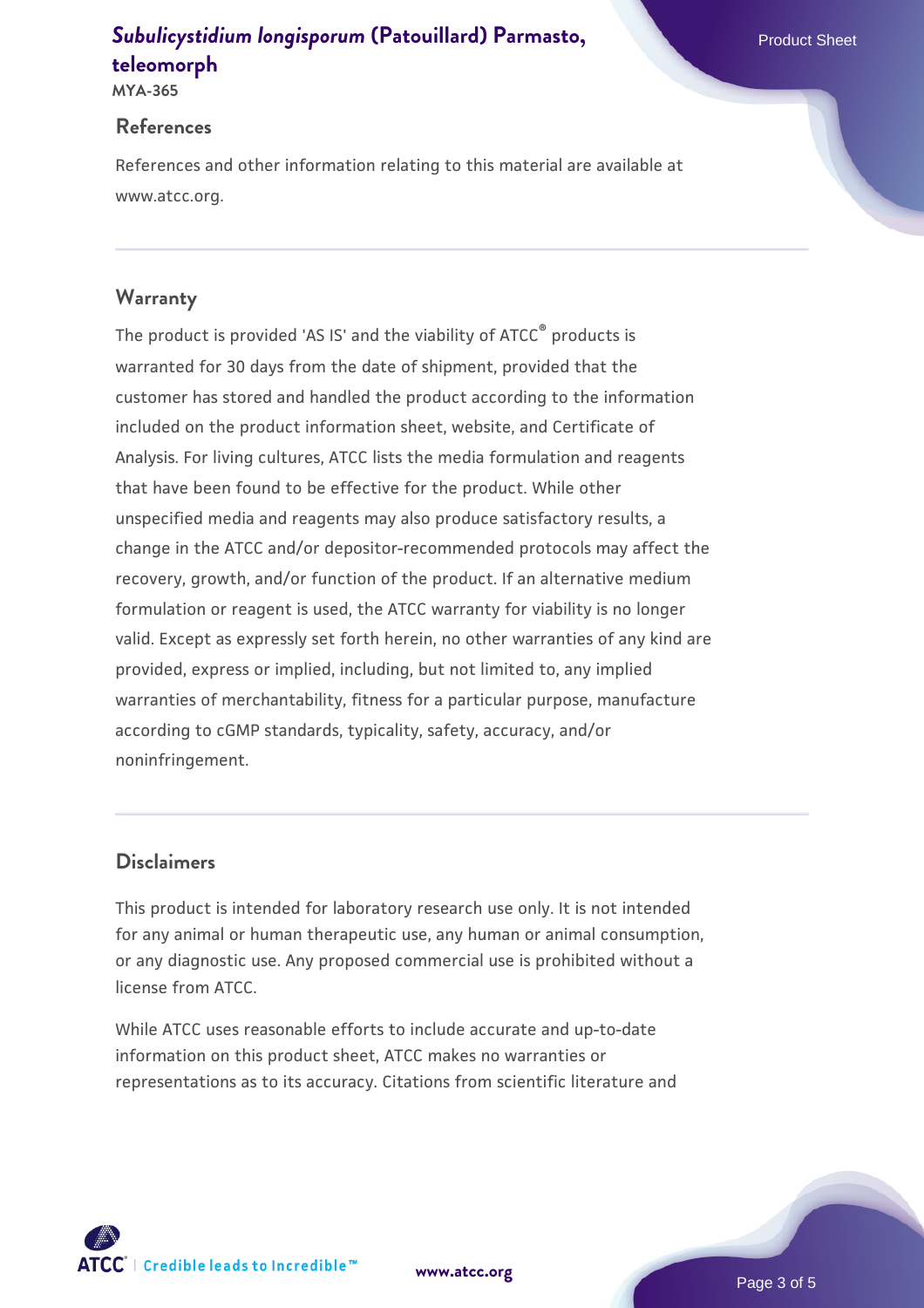**MYA-365**

patents are provided for informational purposes only. ATCC does not warrant that such information has been confirmed to be accurate or complete and the customer bears the sole responsibility of confirming the accuracy and completeness of any such information.

This product is sent on the condition that the customer is responsible for and assumes all risk and responsibility in connection with the receipt, handling, storage, disposal, and use of the ATCC product including without limitation taking all appropriate safety and handling precautions to minimize health or environmental risk. As a condition of receiving the material, the customer agrees that any activity undertaken with the ATCC product and any progeny or modifications will be conducted in compliance with all applicable laws, regulations, and guidelines. This product is provided 'AS IS' with no representations or warranties whatsoever except as expressly set forth herein and in no event shall ATCC, its parents, subsidiaries, directors, officers, agents, employees, assigns, successors, and affiliates be liable for indirect, special, incidental, or consequential damages of any kind in connection with or arising out of the customer's use of the product. While reasonable effort is made to ensure authenticity and reliability of materials on deposit, ATCC is not liable for damages arising from the misidentification or misrepresentation of such materials.

Please see the material transfer agreement (MTA) for further details regarding the use of this product. The MTA is available at www.atcc.org.

### **Copyright and Trademark Information**

© ATCC 2021. All rights reserved. ATCC is a registered trademark of the American Type Culture Collection.

#### **Revision**

This information on this document was last updated on 2021-05-20



**[www.atcc.org](http://www.atcc.org)**